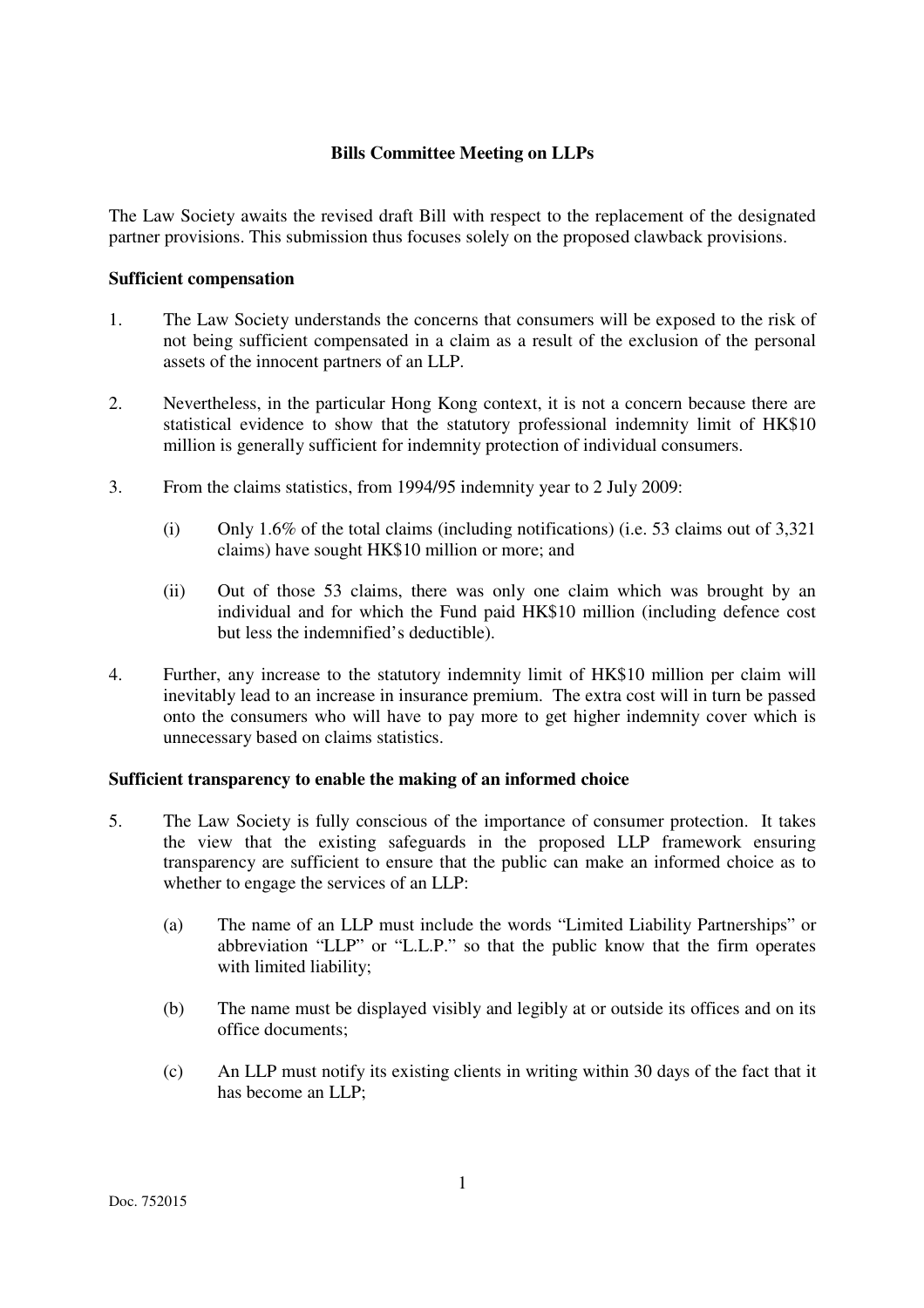- (d) The written notice to its existing clients by an LLP, the form of which is to be specified by the Law Society, must include a statement stating how liabilities of partners of a law firm are affected by the law firm becoming an LLP;
- (e) An LLP must give 7-day advance notice of its particulars to the Law Society;
- (f) The Law Society must keep a list of LLPs for public inspection free of charge.

### **Sufficient protection against dissipation of firm assets**

- 6. On the premises that consumers will not be disadvantaged, Hong Kong should be in line with most other jurisdictions in designing its LLP legislation so that it can truly achieve the objective of enhancing Hong Kong's competitiveness through a modernization of its legal infrastructure that is comparable to other jurisdictions.
- 7. Consumers will not be disadvantaged without clawback because:
	- (a) the mandatory Professional Indemnity Scheme has proven to be sufficient protection based on past claims experience;
	- (b) the Bankruptcy Ordinance will apply to assets that should not have been transferred out in the event that the firm becomes insolvent;
	- (c) the general remedy of Mareva injunction will apply should there be any risk of dissipation of firm's assets.

#### **Higher level of consumer protection than other professions**

8. A number of other professions (accountants, architects, surveyors dentists etc.) in Hong Kong are permitted to conduct their businesses through limited liability entities. That method of operation is not perceived to create concerns in terms of consumer protection for the users of those services. Consequently, there should not be any similar concern if law firms operate through limited liability partnerships. From the standpoint of consumer protection, permitting law firms to operate as LLPs will simply treat law firms in a manner similar to these other professions. Consumers would actually be well protected vis-à-vis LLPs compared to these other professions since there is a statutory professional indemnity scheme for solicitors and further, a negligent partner of an LLP would remain liable for all of the liabilities of the law firm arising out of that negligence (since the liability shield would not apply).

#### **Section 7AI is practically unworkable**

9. The current claw back section (section 7AI) effectively allows a claimant to commence proceedings to enforce a partner's liability to return a distribution to the partnership even before the claimant has obtained judgment on his negligence claim as long as the partnership property is less than the partnership obligations taking into account his claim (which is a contingent partnership obligation).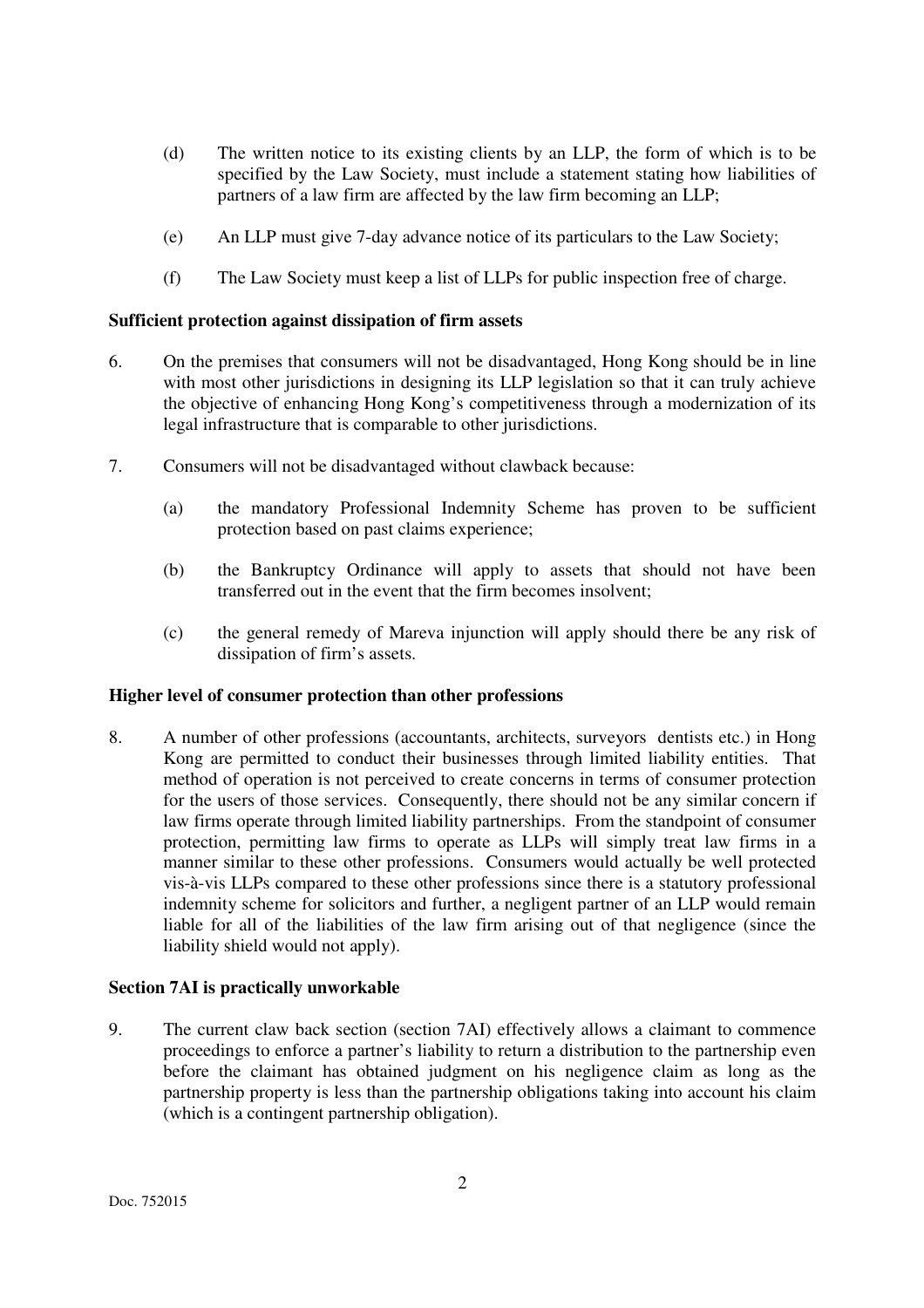- 10. The issue is where judgment has not been obtained for the claim, how much of the claim should be allowed for the purpose of determining if the value of partnership obligation is more than that of partnership property. It poses problems for the following reasons:
	- (a) the amount of the claim may be over-inflated;
	- (b) an assessment of quantum at the early stage of the claim proceedings is extremely difficult.

# **Proposed improvement**

- 11. The Administration claims that it has adopted a pragmatic approach to allow flexibility and autonomy to an LLP to decide for itself whether or not it should make a distribution. However, this approach becomes an irresponsible approach if the legislation does not make it clear how a decision can be made in compliance with the law.
- 12. If a comparison is made with the few Canadian jurisdictions that have provisions regulating distribution of partnership property in LLPs, it is noted that they do expressly provide for the bases to determine whether a distribution should have been made, namely,
	- *"(a) on financial statements prepared on the basis of accounting practices and principles that are reasonable in the circumstances;* 
		- *(b) on a fair valuation;*
		- *(c) on another method that is reasonable in the circumstances."<sup>1</sup>*

If it is the view of the Bills Committee that a clawback provision must be provided in the legislation, the inclusion of such objective bases will add certainty and predictability to the existing section 7AI so that at the very least, an LLP will know how to ensure compliance with the provision. There is no use imposing a requirement if no one knows how to comply with it.

13. The Administration does not consider setting out the criteria in the legislation appropriate because the courts should be allowed to make a ruling based on all relevant circumstances of the specific case concerned. Nevertheless, in the improvement suggested, the court is entitled to consider other methods that are reasonable in a specific case and it is certainly not restricted to take into account only those methods specified in the provision*.*

## **Appeal to have a fair limitation period consistent with world trend**

- 14. There are two reasons given by the Administration for proposing 6 years instead of 2 years as the limitation period for claw back actions :
	- (a) clients do not know when a distribution has been made; and

<sup>-</sup>1 Based on section 85(5) Manitoba Partnership Act and Section 83(5) Saskatchewan Partnership Act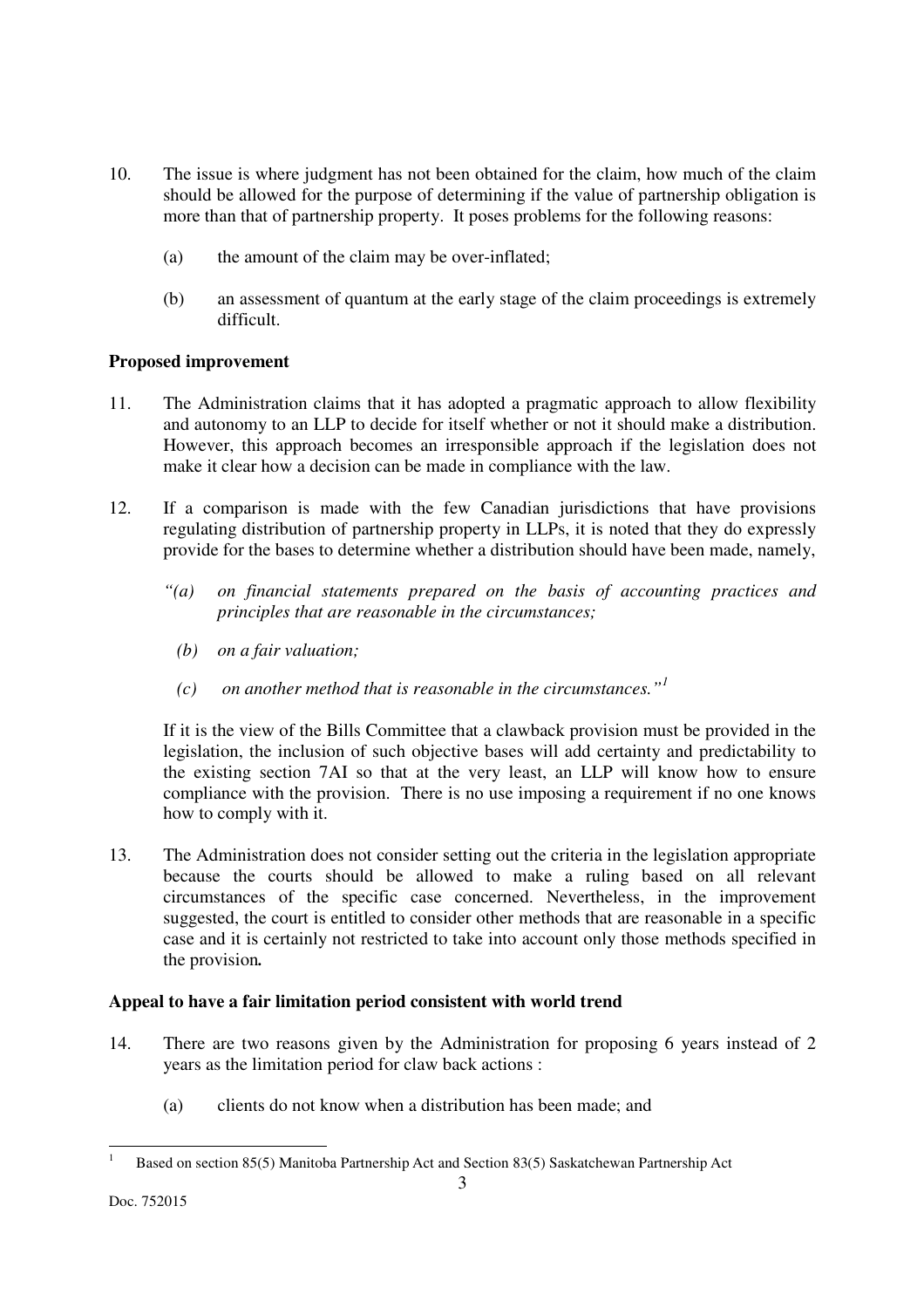- (b) it takes more than 2 years for a client to obtain a first instance judgment on his negligence claim before he is in a position to enforce the judgment debt.
- 15. On the client's knowledge of distribution, a comparison can be made with the bankruptcy scenario where similarly the claimant would not have knowledge of any unfair transfer of assets, the restoration period is still legislated as 2 years. The Law Society does not see any justification for LLPs to depart from the policy of existing legislation.
- 16. For the second reason on the need of more than 2 years to obtain a first instance judgment, section 7AI provides that the claimant can take out a clawback action even before he obtains judgment. This is thus not a valid reason.
- 17. In a bankruptcy scenario, the relevant period for restoration is 2 years before presentation of bankruptcy petition where unfair preferences were given to associates of debtors and a person is an associate with whom he is in partnership under sections 50, 51 and 51B of the Bankruptcy Ordinance (Cap 6).The spirit of the proposed clawback is the same as that of the restoration of assets in a bankruptcy situation and the period should be consistent.
- 18. Further, comparing with the few Canadian jurisdictions<sup>2</sup> that have provisions regulating the distribution of property for LLPs, the period of limitation to enforce a liability under all of those provisions is 2 years.
- 19. The Administration comments that some overseas jurisdictions provides for a prohibition of distributions. The current section 7AI is thus said to be already more liberal. However, the practical effect of section 7AI, because of its uncertainty, is no different from a strict prohibition of distribution of partnership property because an LLP would likely not distribute in any event. The more liberal approach adopted in section 7AI is only illusory.
- 20. The Law Society submits that no separate clawback is needed at all since LLPs would be covered by bankruptcy law. Bearing in mind that the LLP model now proposed by the Administration would only offer partial shield, it is all the more important to ensure equality of treatment for all unsecured creditors on a pari-passu basis in accordance with the existing bankruptcy framework. As is common with a trade creditor (who may also have obtained a successful judgment against an LLP), a successful claimant who has established his claim for negligence against an LLP is likewise regarded as an unsecured creditor. The existing bankruptcy law has already provided a statutory framework based on public policy for balancing the competing interests of all unsecured creditors on an equal footing. However, if the Bills Committee considers a clawback provision must be provided in the legislation, the limitation for a person to enforce a liability under such a provision should be 2 years in line with the existing bankruptcy regime and other overseas LLP legislation, e.g. British Columbia, Manitoba and Nova Scotia (relevant extracts attached). Any proposal to impose a 6 year clawback period may actually create conflicting bankruptcy rules in dealing with successful trade creditors (with 2 years clawback) as against successful claimants (with 6 years clawback as proposed by the Administration). Indeed, such a proposal for 6 year clawback in favour of a successful claimant would be inconsistent with the existing bankruptcy law and would cause

<sup>-</sup>2 British Columbia, Manitoba, Nova Scotia